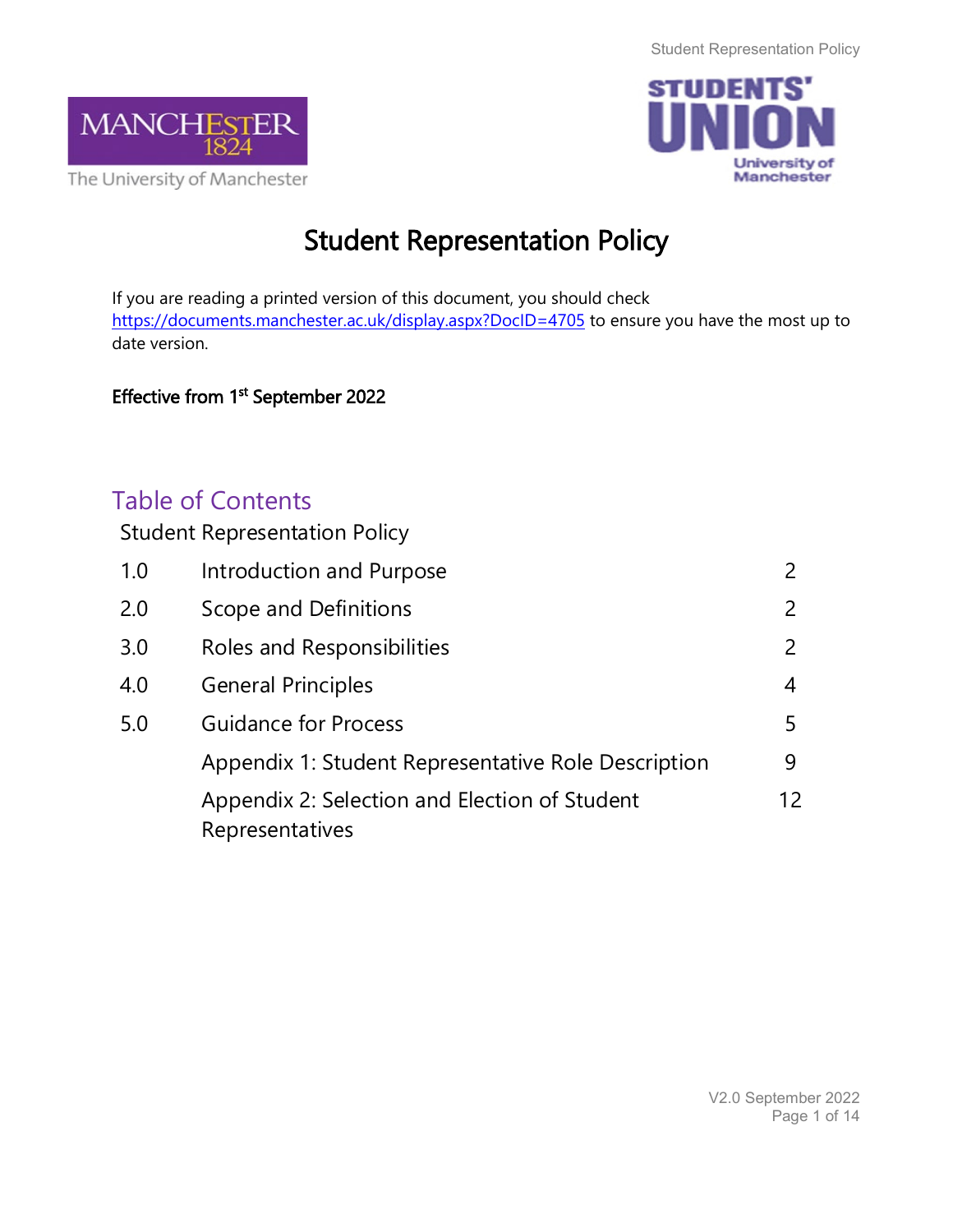# 1.0 Introduction and Purpose

1.1 Student representation is a shared agreement and partnership approach between University of Manchester Students' Union (Students' Union) and the University. The wider principles of this partnership are set out in the University/Students' Union Memorandum of Understanding.

1.2 This document sets out the policy and procedure relating to student representation at the University of Manchester (University) and has been written in partnership with the Students' Union.

1.3 The aim of this policy is to ensure that all students, no matter what they are studying, are effectively represented and have a voice on matters relating to their education and student experience. It also aims to ensure a consistent approach (where possible) to representation across departments and Schools.

## 2.0 Scope and Definitions

2.1 This document covers Student Representatives (Student Reps) at a School and course/programme level, primarily focused on Course Reps and School Reps.

2.2 Other forms of student representation are captured in the Student Partnership Agreement, as agreed by the Union-University Relations Committee (UURC). The representation of Post Graduate Researchers (PGR's) is covered in the Postgraduate Researcher Student Representatives Policy and therefore this Policy relates to Undergraduate and Post Graduate Taught (PGT) students only.

# 3.0 Roles and Responsibilities

3.1 It is important that Student Reps are clear on their role and our expectations of them, to ensure that they can be effective on behalf of their peers.

3.2 Student representatives provide feedback and engage with staff on making positive change at the appropriate level.

## 3.3 Course or programme level representatives (Course Reps):

3.3.1 These are students who represent their peers within their course or programme year-group (e.g., a student representative for 1st year Chemistry students). 3.3.2 Course rep positions on a specific programme are open to any students studying

that programme. In some cases, a course rep may represent more than one specific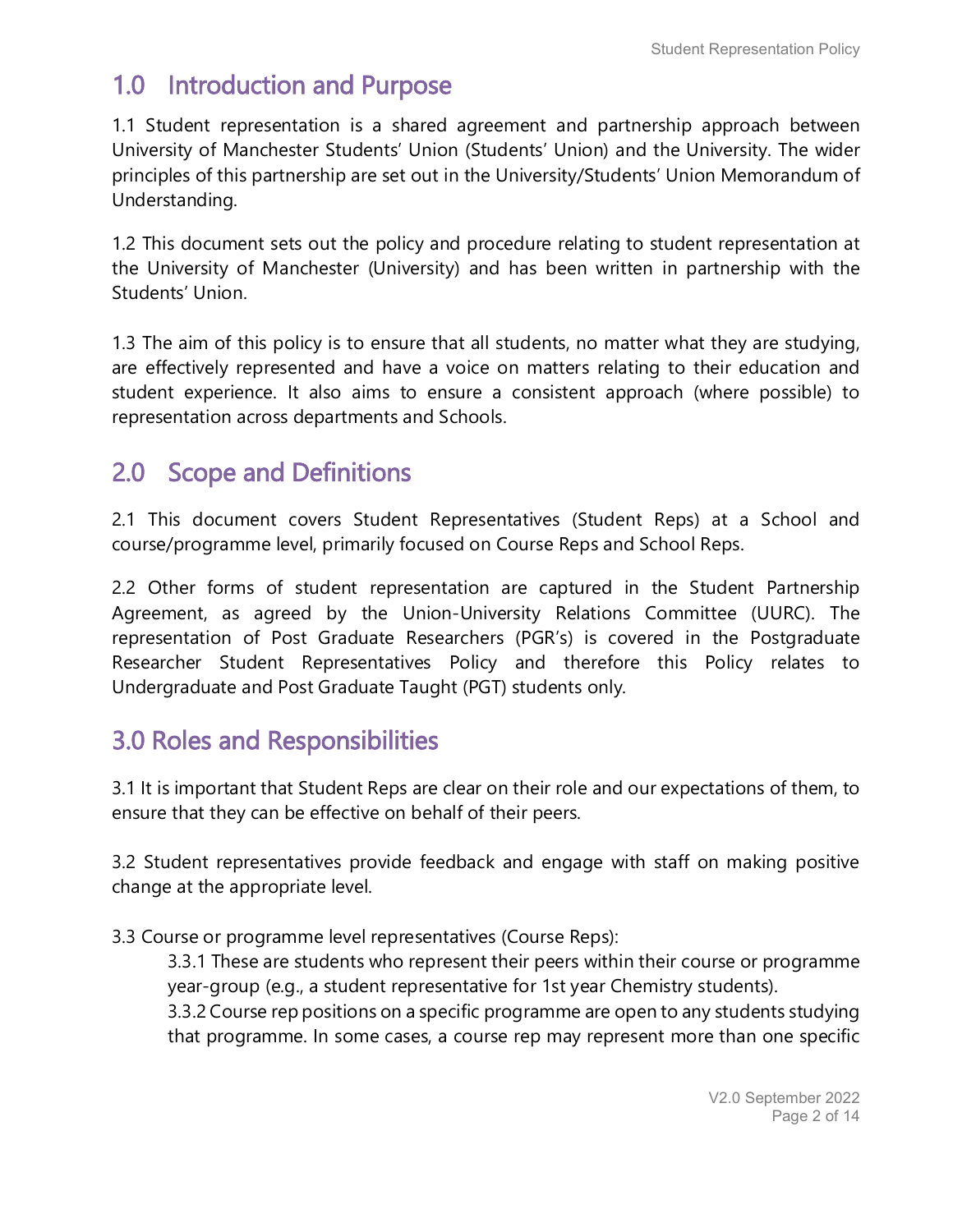cohort (e.g., a 2nd year studying French and German could represent  $2^{nd}$  year French and German students, 2nd year French students, or 2<sup>nd</sup> year German students). 3.3.3 Course reps are the first port of call for students to provide feedback and raise issues at a course/programme level, they attend regular Student Staff Liaison Committee meetings (SSLC's) to report on this feedback to staff members and close the feedback loop with their cohort (please see paragraph 5.7).

3.3.4 It is the responsibility of course reps to:

- Attend Students' Union general training and specific training within Schools or programmes;
- Be in regular communication with the students they are representing, either through email, face to face sessions, Teams, or social media;
- Listen to feedback from their peers and relay this at the appropriate level;
- Attend relevant meetings (SSLCs, Faculty Forums, student-focused committees) to provide an insight into the student experience and work with staff to improve the student experience;
- Work with staff to find solutions, address challenges and feedback progress to their peers; and
- Follow the Students' Union Members Code of Conduct.
- 3.4 School level representatives (School Reps):

3.4.1 These are students who help to coordinate course reps and represent their peers within their School (e.g., a School Rep for Health Sciences).

3.4.2 School Rep positions in a specific School are open to any returning course rep who represents a course within that School.

3.4.3 School Reps meet regularly, before School level meetings, with Course Reps to coordinate the feedback received at course level and channel this up to the School level.

3.4.4 It is the responsibility of School reps to:

- Attend Students' Union general training and any specific training within Schools or programmes;
- Be in regular communication with the Course Reps within their School; either through email, face to face sessions, Teams, or social media;
- Host meetings for Course Reps within their School to pull together feedback from different areas, relaying this feedback at an appropriate level;
- Attend relevant meetings to provide an over-arching insight into student experience within the School and work with staff to improve School-wide student experience; and
- Work with staff at the University and Students' Union to find solutions, address challenges and update their peers on progress of issues; and
- Follow the Students' Union Members Code of Conduct.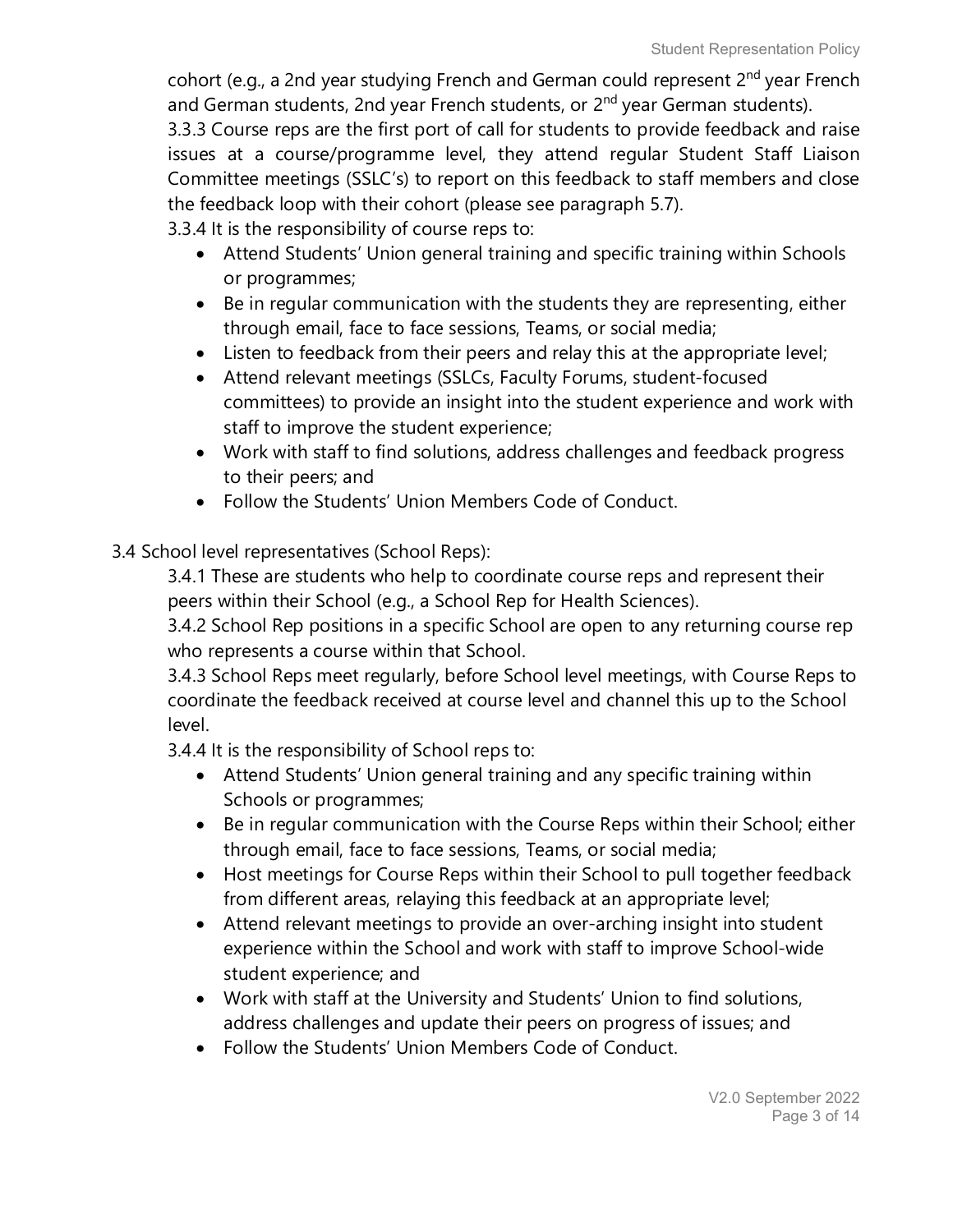3.5 As the representative body for students, the Students' Union is well placed to provide support for student reps and works with University staff in partnership to provide and support the student representative programme.

3.5.1 It is the responsibility of the Students' Union to:

- Actively engage with the University in this process;
- Ensure the programme is accessible to all students;
- Administer the recruitment/selection/election of reps;
- Provide initial and ongoing training;
- Maintain an accurate record of representatives and submit information to the HEAR on active reps;
- Communicate regularly with representatives; and
- Provide support in engaging with the feedback process.
- 3.5.2 It is the responsibility of the University to:
	- Actively engage with students and the Students' Union in this process;
	- Provide the Students' Union with accurate and up to date information relating to courses and student representatives;
	- Ensure reps can communicate with their cohort;
	- Support the administration of appropriate staff and student meetings; and
	- Recognise and respond to student feedback through representatives (closing the feedback loop - (please see paragraph 5.7).

# 4.0 General Principles

4.1 Student Reps are responsible for representing the best interests of their peers, including the varying needs and perspectives of different students. To enable this, they gather feedback, both positive and negative, from their peers about their University experience. They share this feedback with staff at the University and Students' Union, and work in partnership with them to share good practice, explore issues, suggest solutions, and bring about positive change.

4.2 Student representation enables students to make a meaningful contribution to quality assurance, and to enhancing teaching and learning and the student experience. Student Reps should have the opportunity to feed into developments affecting their student experience at a course, School, Faculty, and institutional level.

4.3 Student representation allows the voices of all students to be captured and heard, irrespective of where they are studying, how they are studying (e.g. on campus, flexible and distance learning programmes), their level of study or their discipline.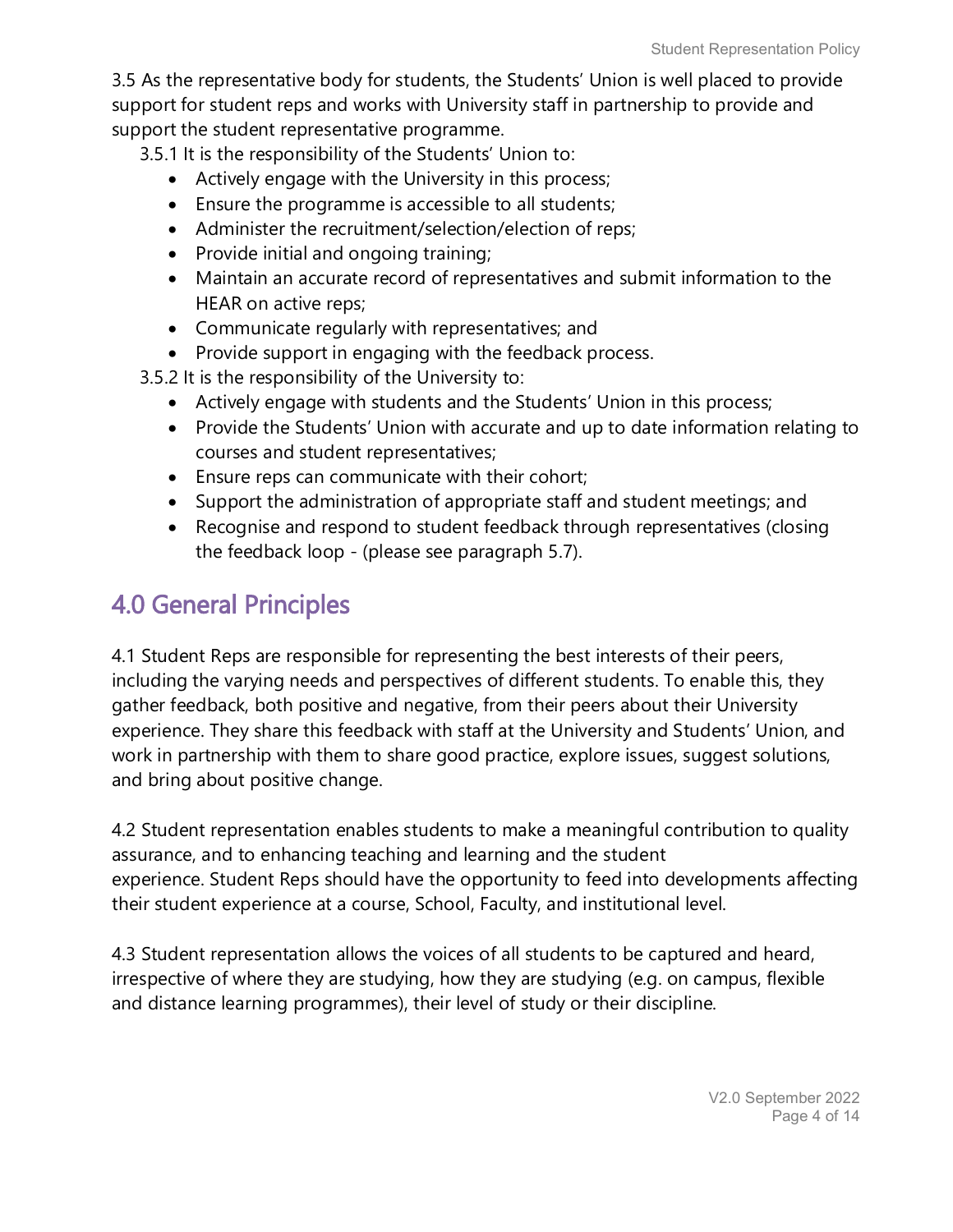4.4 The Students' Union has a fundamental role in overseeing and coordinating student representation structures at the University of Manchester. The Students' Union and University will work in partnership to ensure that all students at the University are effectively represented at a course/programme/School level.

4.5 Student Reps are important and valued student leaders within the Students' Union, and form a crucial part of our wider representative work.

4.6 Every programme/discipline area should have Student Reps. Ideally these reps will be elected by their peers following processes set out by the Students' Union, however we understand that this may not always be possible and sometimes alternative forms of recruitment may be necessary (see Appendix 2).

4.7 Schools should be fully engaged in student representation and committed to working in partnership with the Students' Union to deliver an effective representation programme. This includes clear leadership within the School, formal processes in place (as set out in this document) and meaningful engagement with the Students' Union.

4.8 Student Reps should be fully engaged and active in their roles and be clear on what is expected of them as representatives (including maintaining a dialogue with their peers; being representative of their cohort; being empowered to be partners in decisions about the student experience; ensuring they are fully prepared for meetings, etc.). A role description for Student Representatives is provided in Appendix 1.

4.9 Methods should be in place within programmes/discipline areas/Schools to ensure speedy resolution of student issues brought up through the student representation procedures (see 3.5.2).

4.10 Student Reps are valued volunteers and should be recognised and rewarded for their contribution, both within and outside of their School.

# 5.0 Guidance for Process

## 5.1 Selection and election of representatives

5.1.1 The detailed process for this is included in Appendix 2.

5.1.2 All students should be given a fair and equal opportunity to become a student representative.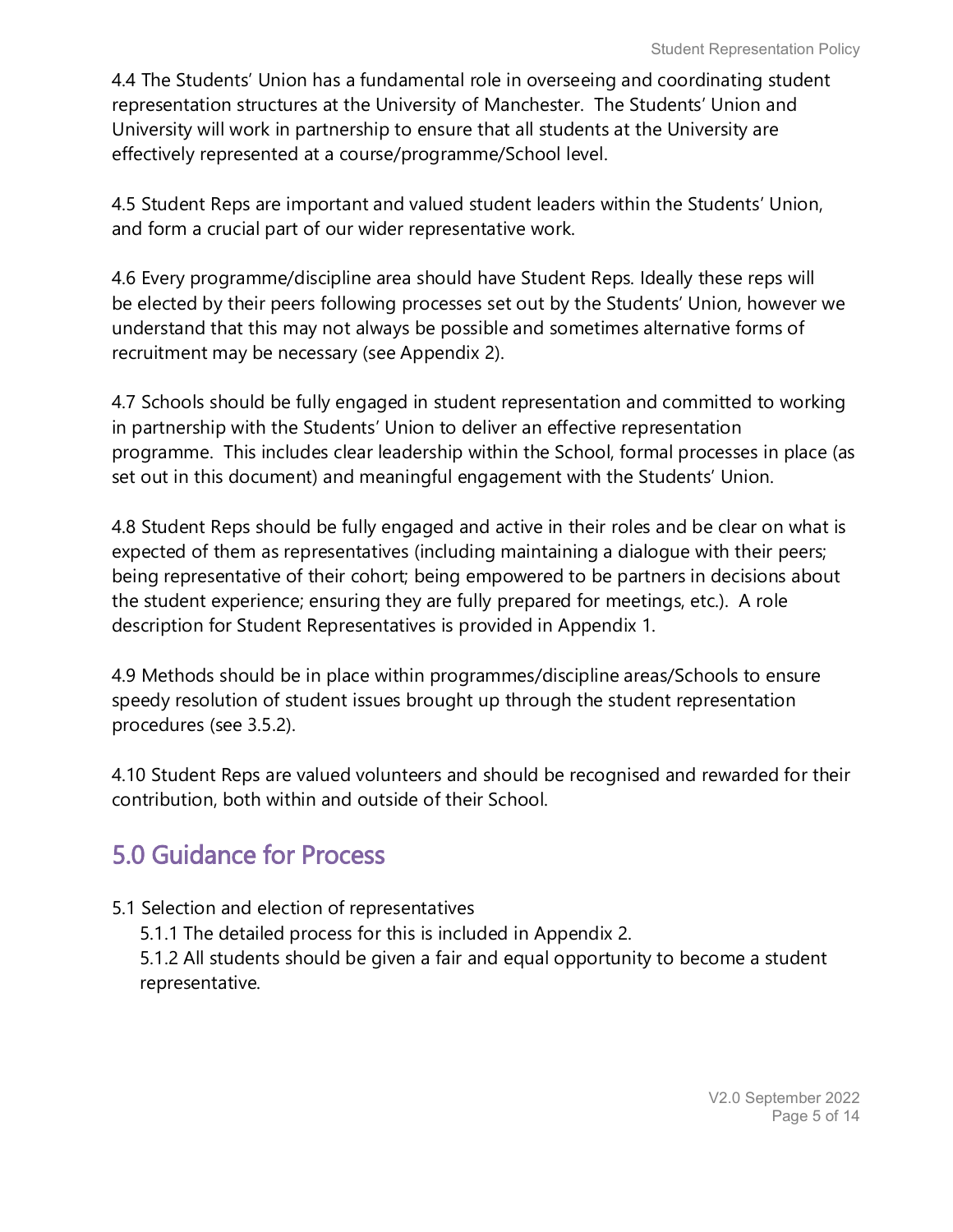#### 5.2 Structure

5.2.1 Each programme year group should have at least one student representative. Where there are large numbers of students, there should be enough representatives to allow for useful and accessible representation, and where there are small numbers of students the representative could be from a related programme.

5.2.2 Each School or programme area responsible for supporting representatives should use their experience and knowledge to determine an appropriate number of representatives with the Students' Union.

5.2.3 Each School should work with the Students' Union to elect a minimum of one School Rep (ideally four School Reps) to perform the role as set out in 3.4.

#### 5.3 Training and Mentoring

5.3.1 The Student's Union provides a central training programme which covers the basics of a general student representative role. This should then be supplemented by specific programme or School training delivered by the University in partnership with the Students' Union.

5.3.2 Mentoring opportunities should be offered where experienced reps mentor new reps in their first year.

#### 5.4 Conduct and Discipline

5.4.1 Student representatives are expected to conduct their role in line with Students' Union Members Code of Conduct, the University's Regulation XVII: Conduct and Discipline of Students and the Student Representative role profile (see Appendix 1). 5.4.2 The Students' Union Education Team will address any concerns raised over representative conduct through informal meetings with representatives, staff and/or students before passing the issue over to a formal process via the appropriate channel.

## 5.5 Recognition

5.5.1 The Students' Union and University recognise the time commitment of all our volunteers, including student representatives. The Students' Union is responsible for recognising this commitment through the Step Up and Lead component of the STELLIFY award. If a student rep is classed as active in their role, they will have this recorded on their HEAR and receive a PDF certificate from the Students' Union.

5.5.2 Alongside this, student representatives have access to extra opportunities such as taking part in focus groups, developing skills through the Student Leaders Conference, and being recognised as part of our annual Education awards.

5.5.3 The Students' Union encourages Schools and programmes to take the opportunity to recognise and thank student representatives at a local level (e.g. a letter of thanks from the Head of Department).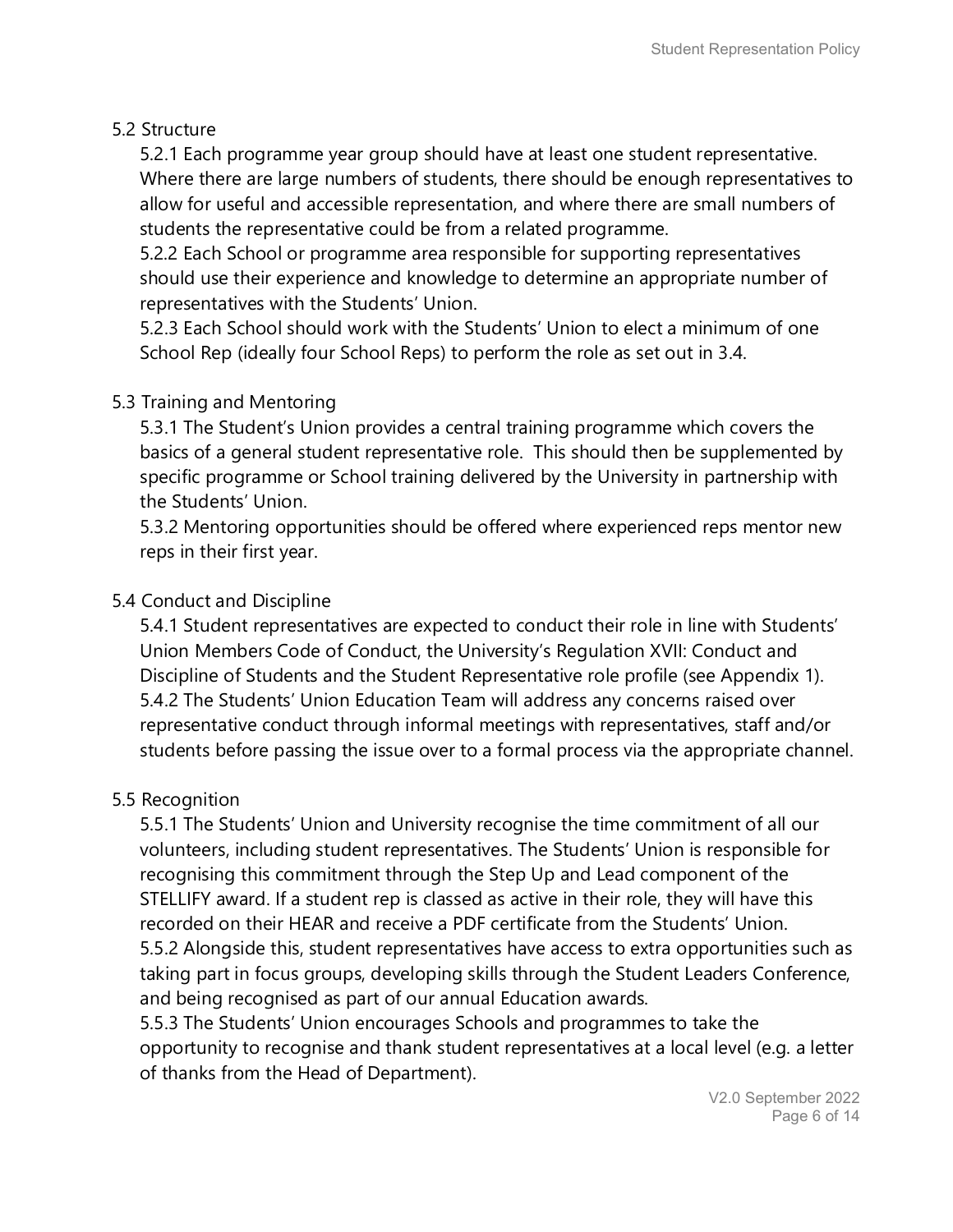#### 5.6 Inclusivity and Accessibility

5.6.1 The University and Students' Union will work in partnership to ensure the representation programme is inclusive and accessible to all students.

5.6.2 Student representatives can be supported in attending University meetings by Students' Union staff.

5.6.3 In meetings involving student representatives, the agenda and papers should be prepared in an accessible format a week in advance.

5.6.4 The Students' Union will work with Schools and programmes to identify concerns with demographic representation of students.

#### 5.7 Feedback Loop

5.7.1 To 'close the feedback loop' is to complete the final stage in the feedback process, in which after Student Reps pass on feedback from students to staff, they then feedback the staff response to students. For example, students comment that lectures need breaks between them, this is fed back by reps at a meeting with staff, and staff decide include a 10 minute break next semester. In this case, closing the feedback loop would involve Student Reps contacting their cohort to inform them of the plan to schedule breaks in the next semester.

5.7.2 Alongside SSLC meetings, Student Reps should have access to informal discussions with relevant academic staff members to address issues as they arise. 5.7.3 If issues are not satisfactorily resolved, Student Reps should feed this back through the Students' Union via School Reps or Faculty Officers, and through the University via Head of Department and the Student Complaints procedure when appropriate.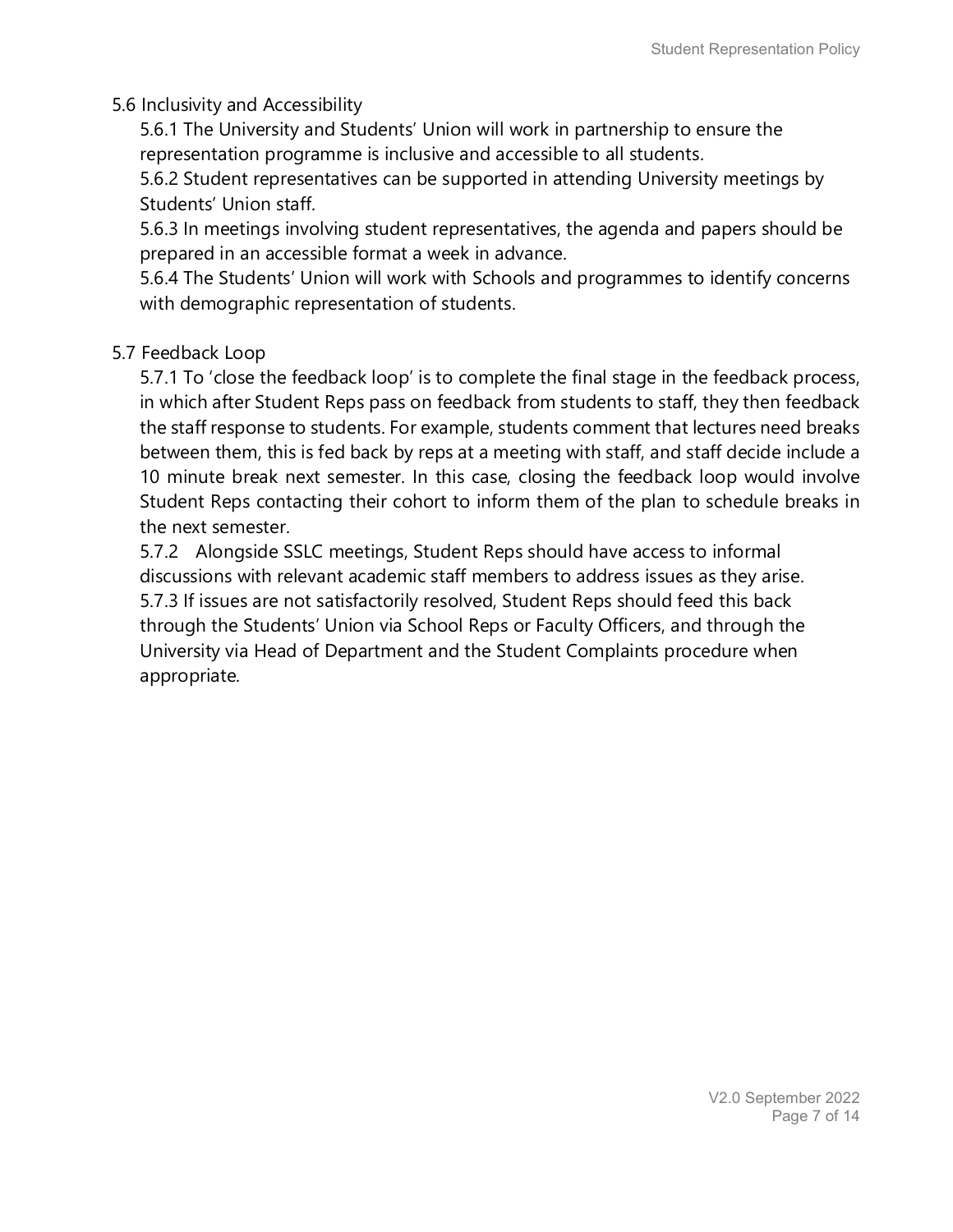| Version amendment history: Student Representation Policy                     |              |                                                                                                                                                                                          |  |  |
|------------------------------------------------------------------------------|--------------|------------------------------------------------------------------------------------------------------------------------------------------------------------------------------------------|--|--|
| Version                                                                      | Date         | Reason for change                                                                                                                                                                        |  |  |
| Principles and Guidance for Student<br>Representation, version 1.0           | Sept<br>2013 | Creation by Teaching and Learning Support and<br>UMSU, approved by TLG                                                                                                                   |  |  |
| Student Representation Policy 2.0 -<br>implementation from September<br>2022 | May<br>2022  | Changes to internal processes, including<br>addition of School Rep. Change of name from<br>Principles and Guidance for Student<br>Representation' to 'Student Representation<br>Policy'. |  |  |
|                                                                              |              |                                                                                                                                                                                          |  |  |

| Document control box          |                                                                    |  |  |  |
|-------------------------------|--------------------------------------------------------------------|--|--|--|
| Policy / Procedure title:     | <b>Student Representation Policy</b>                               |  |  |  |
| Date Approved:                | May 2022                                                           |  |  |  |
| Approving body:               | TLSG/Senate                                                        |  |  |  |
| Implementation date:          | September 2022                                                     |  |  |  |
| Version:                      | 2.0                                                                |  |  |  |
| Supersedes:                   | Principles and guidance of Student Representation at<br>Manchester |  |  |  |
| Previous review dates:        | 2012/2013                                                          |  |  |  |
| Next review date:             | May 2026                                                           |  |  |  |
| Related Statutes, Ordinances, | <b>Regulation XVII: Conduct and Discipline of Students</b>         |  |  |  |
| <b>General Regulations</b>    |                                                                    |  |  |  |
| <b>Related Policies:</b>      | <b>PGR Representation Policy</b>                                   |  |  |  |
| Related Procedures and        | The University/Students' Union Memorandum of                       |  |  |  |
| Guidance:                     | Understanding                                                      |  |  |  |
|                               | The Students' Union Members Code of Conduct                        |  |  |  |
| Policy owner:                 | Head of Student and Academic Services (SAS)/                       |  |  |  |
|                               | Associate Director Education and Advocacy UMSU (Laura Pike)        |  |  |  |
| Lead contact:                 | Associate Director Education and Advocacy UMSU (Laura Pike)/       |  |  |  |
|                               | Teaching and Learning Manager (Policy), Teaching and               |  |  |  |
|                               | Learning Delivery Team, Division of Student and Academic           |  |  |  |
|                               | <b>Services</b>                                                    |  |  |  |
|                               |                                                                    |  |  |  |
|                               | For any queries or questions relating to this document, please     |  |  |  |
|                               | direct your email to teaching-policy@manchester.ac.uk              |  |  |  |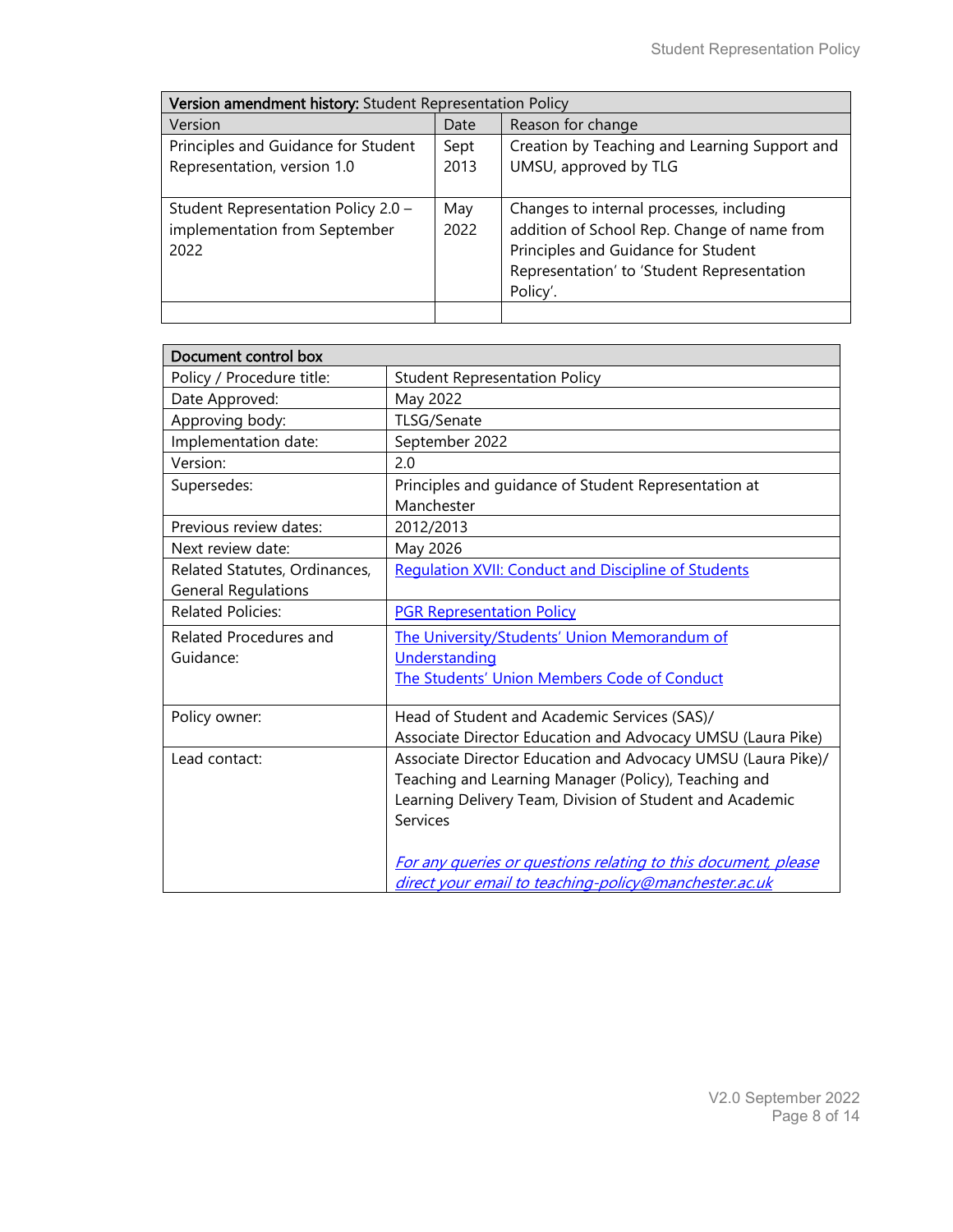# Appendix

# Appendix 1 – Student Representative Role Description

As a Student Representative, you are a student leader and work in partnership with the Students' Union and University Staff to represent the views and experiences of your peers. Reps work formally and informally at different levels, providing an essential link and ensuring student voice is key in University decisions.

The representative programme is co-owned by the Students' Union and the University so you will have the chance to work with other student leaders including the Students' Union Executive Officers to act on feedback, run campaigns or influence policymaking.

#### Our Expectations

As a rep, you are expected to:

- Complete general Students' Union Student Rep training and specific School or programme training.
- Regularly contact your cohort (other students on your course) to introduce yourself and gather feedback.
- Work with Staff, the Students' Union and other reps to act on feedback and enact change.
- Use existing data to suggest improvements to student experience.
- Attend regular Staff-Student meetings to deliver feedback and propose change.
- Attend Faculty level feedback meetings (i.e. Faculty Forum).

## Support for You

There is a dedicated team in the Students' Union available to support you with each aspect of your role, along with staff contacts in each programme who help to facilitate the Staff-Student meetings you will attend.

This support includes:

- Methods for gathering feedback or engaging your peers;
- Financial support for representation-related events;
- Room bookings;
- Training;
- Contacting students in your cohort.

## Opportunities for You

As a Rep, you are one of our student leaders which gives you an opportunity to learn and practice new life skills that can improve your employability, such as organisation, research, and leadership qualities. You will also be the first to hear about extra opportunities to shape and change the Students' Union and University.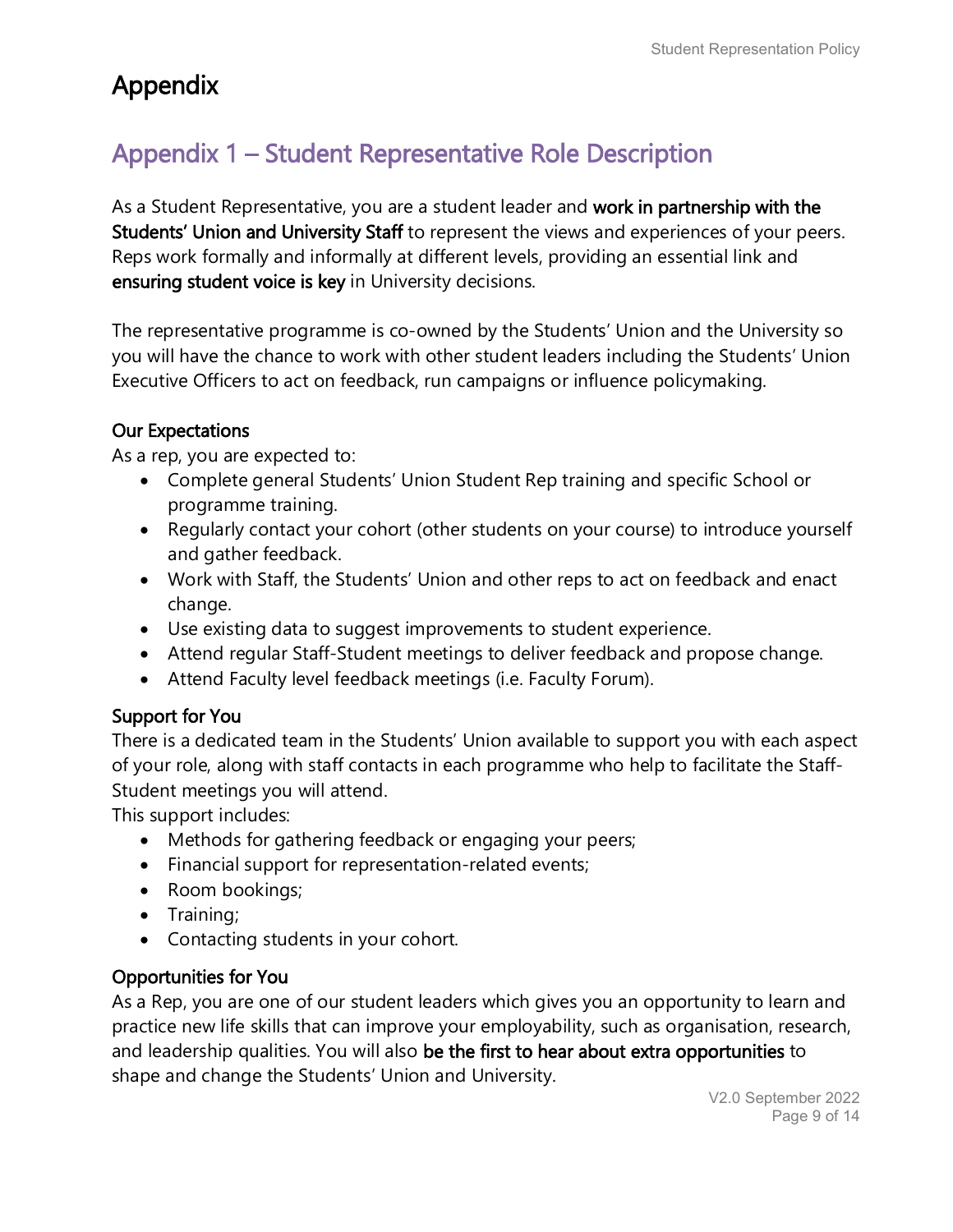This can include:

- Networking opportunities.
- Representing your School at events or meetings.
- Taking part in disciplinary boards or panels.
- Sitting on accreditation boards.

#### Who Reps Work With

Reps have a strong tie with the Students' Union Executive Officers, to ensure that important issues feed into the decision-making processes of the Students' Union. They also work with:

- The students they represent, to find out their views;
- Other Student Reps in their School to coordinate work;
- Staff and academics in their Department or School to represent students' views;
- The Students' Union Education Engagement team;
- Reps across the University, for example in Union committees.

A number of reps have since gone on to represent distinct groups of students at Students' Union Senate through Part-Time Officer roles or even full-time paid Executive Officer roles, using their experience as a Student Rep for their course to help them in their role.

#### Becoming a Student Rep

Undergraduates, postgraduate taught and postgraduate research students are all eligible to become reps – it is important that we have good representation across all courses at the University to represent your voice at each level.

The representative role is a voluntary one, and sign-up for the role usually opens in March through the [Students' Union website.](https://manchesterstudentsunion.com/reps) Some courses or departments handle their own recruitment, and this may include an election process, you will get more details of this when you go through the recruitment form.

#### Being an Active Student Rep

As a student leadership role, being a rep counts towards the Step Up and Lead aspect of STELLIFY.

To have this role recognised as part of this, you must:

- Complete training;
- Attend all SSLC meetings, or give apologies if you are unable to attend;
- Gather feedback from a group of students (i.e. through surveys, drop-ins, emails messages or focus group sessions);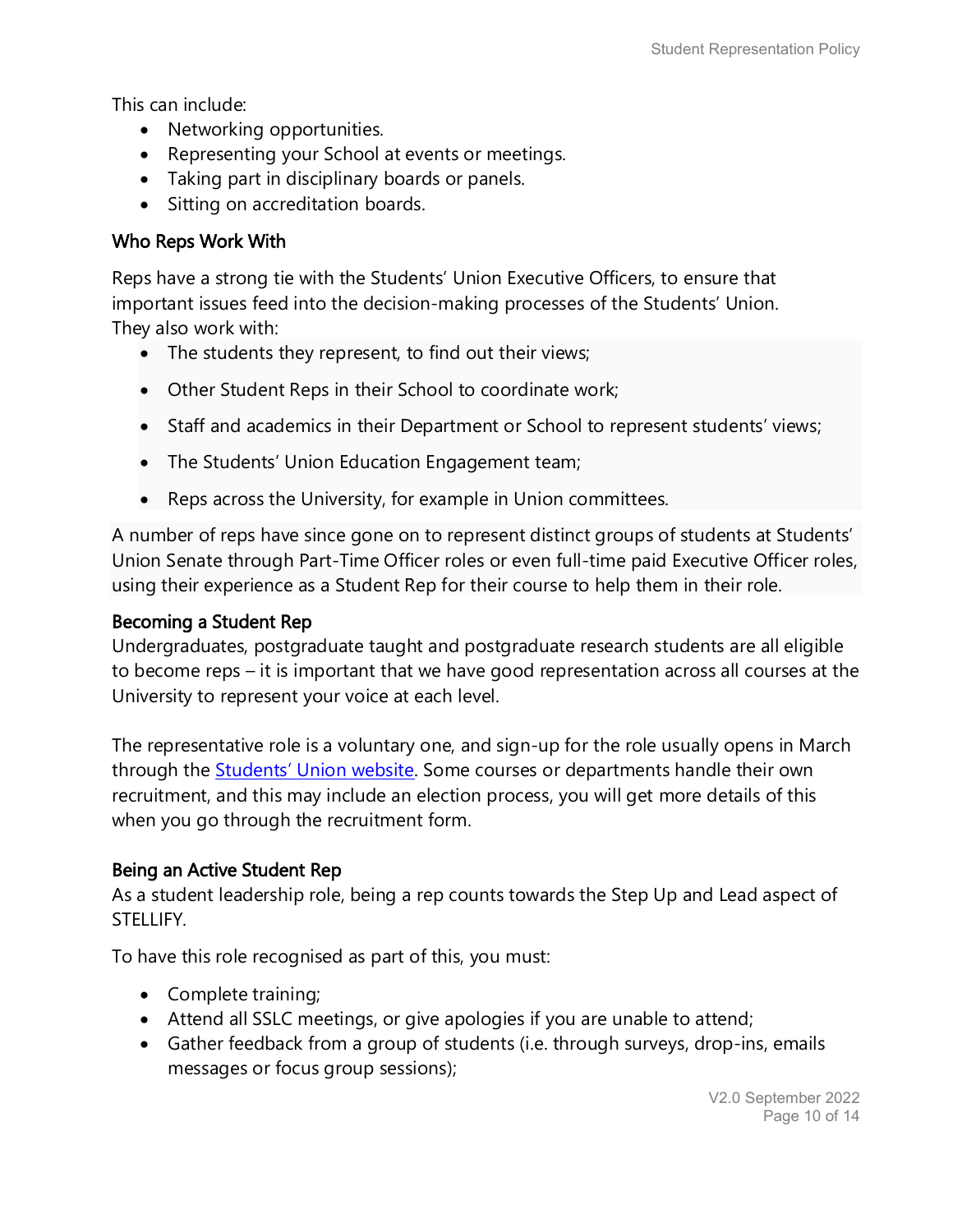- At least one of:
	- o Return feedback to students, updating on progress of actions (i.e. through update emails, blogs, "you said, we did" infographics);
	- o Report on key successes of your role (i.e. through producing reports, submitting key successes to the SU Education team);
	- o Work with other officers or reps to achieve a goal (i.e. through attending Faculty Forum, attending consultation sessions).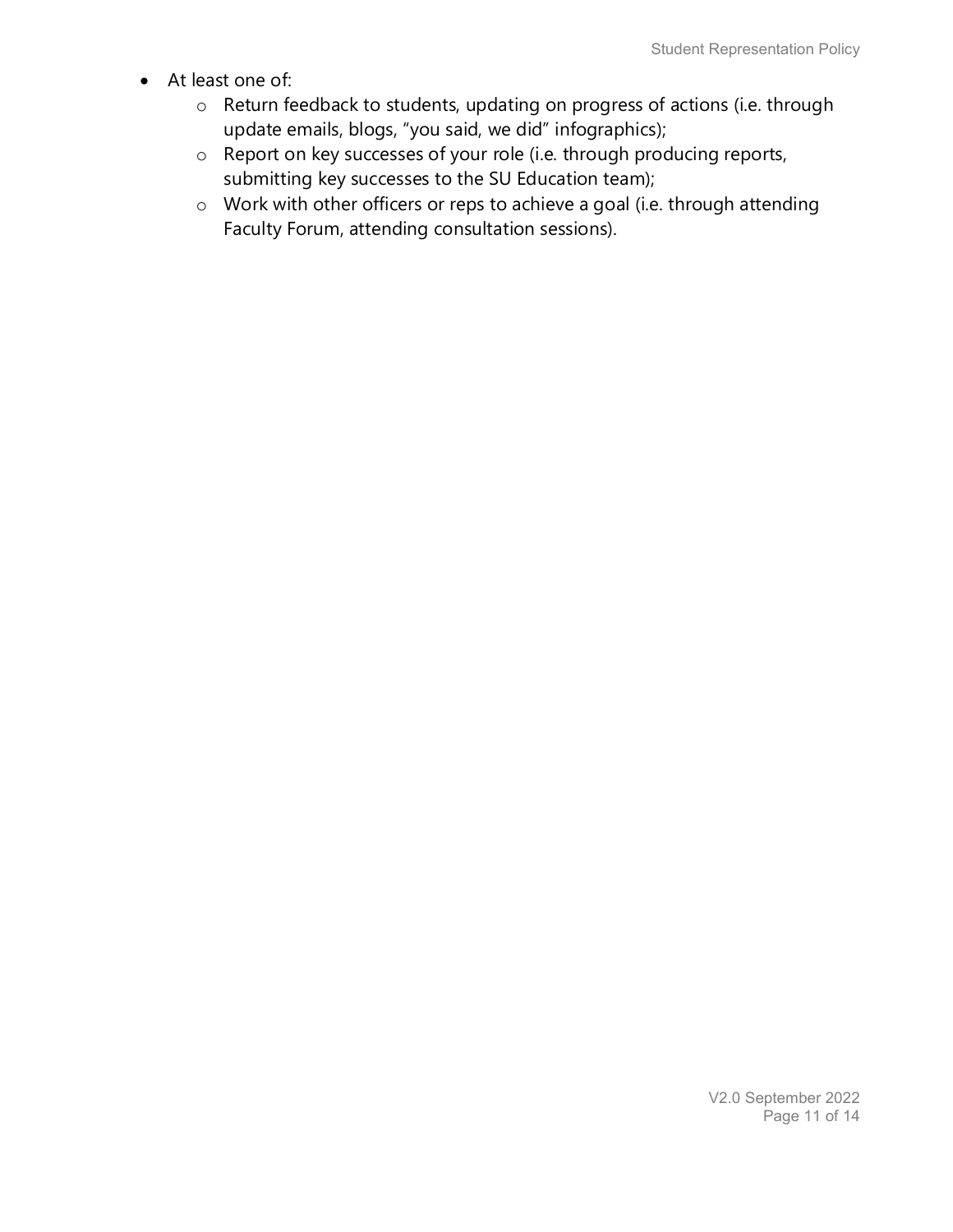## Appendix 2 – Selection and Election of Student Representatives

The Students' Union encourages programmes to consider different roles within the representation structure to allow as many students as possible to engage. When considering how many representatives to allocate to a programme or discipline area, Schools should consider:

- a. The potential workload for the student representatives.
- b. Students' ability to know who their representative is and contact them.

c. How easy it will be for representatives and students to contact each other (including issues such as the number of core lectures; the geographical distribution of the student body; and programme or discipline identity)

If there needs to be a selection process, this should be through an election run by the Students' Union using the single transferable voting method.

The Students' Union process begins in Semester 2 (March) to find student representatives for the following academic year where possible (I.e. years 2+). First year reps, PGT reps and any gaps from previous recruitment will be filled with a process starting in Semester 1 (October). All representatives should be elected by week 4 of the semester in which they will be active.

There are two options for working with the Students' Union to elect your representatives:

#### Option 1 (preferred)

- Students' Union sets out start and end dates for representative recruitment
- Recruitment is hosted on the Students' Union platform (SUMS)
- School or programme staff receive updates and information on student representatives
- Recruitment can be re-opened if needed
- Election held on Students' Union platform

## Option 2

- School or programme sets out start and end dates for representative recruitment
- Recruitment is hosted on the Students' Union platform (SUMS)
- School or programme staff receive updates and information on
- student representatives
- Recruitment can be re-opened if needed
- Election held on Students' Union platform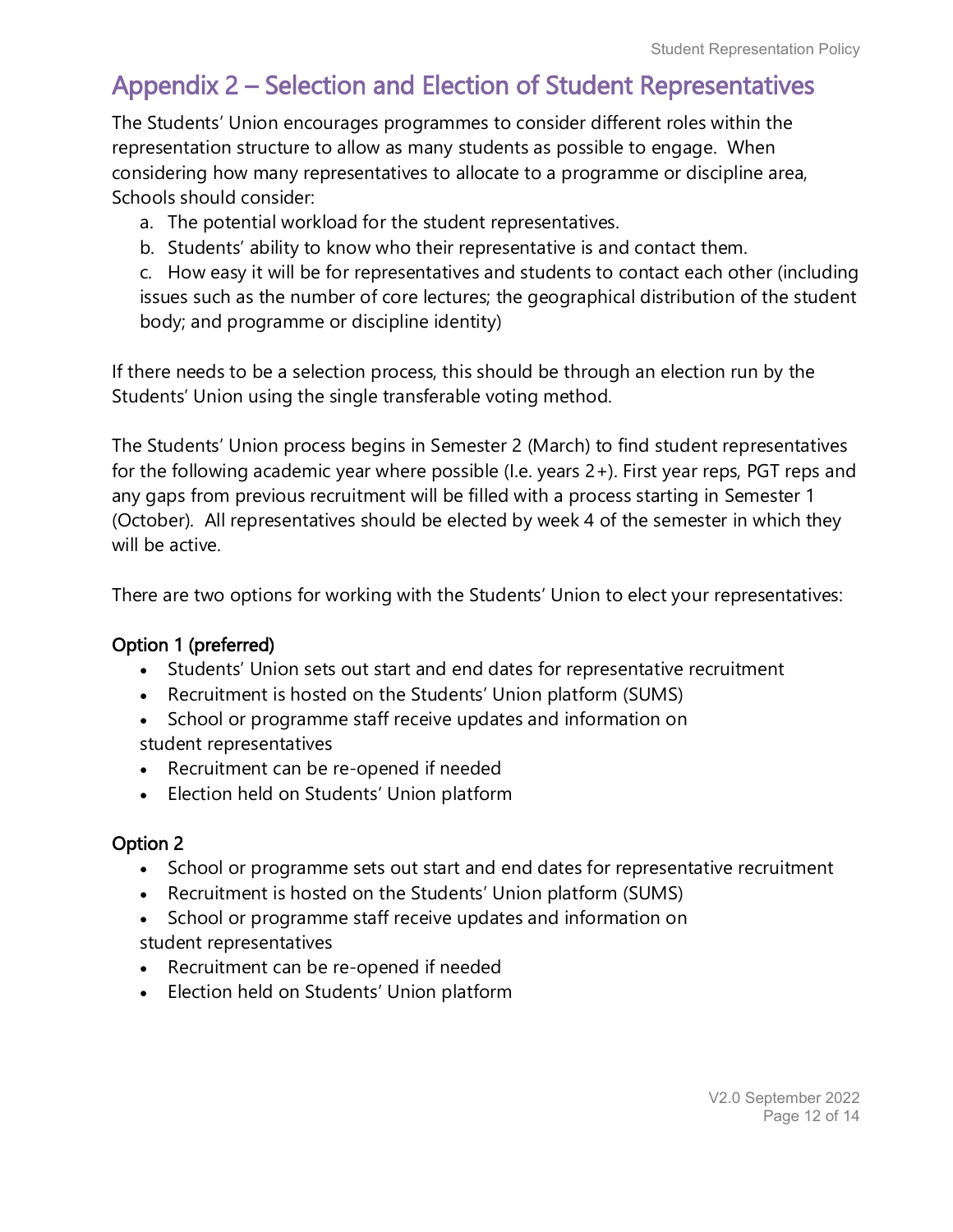